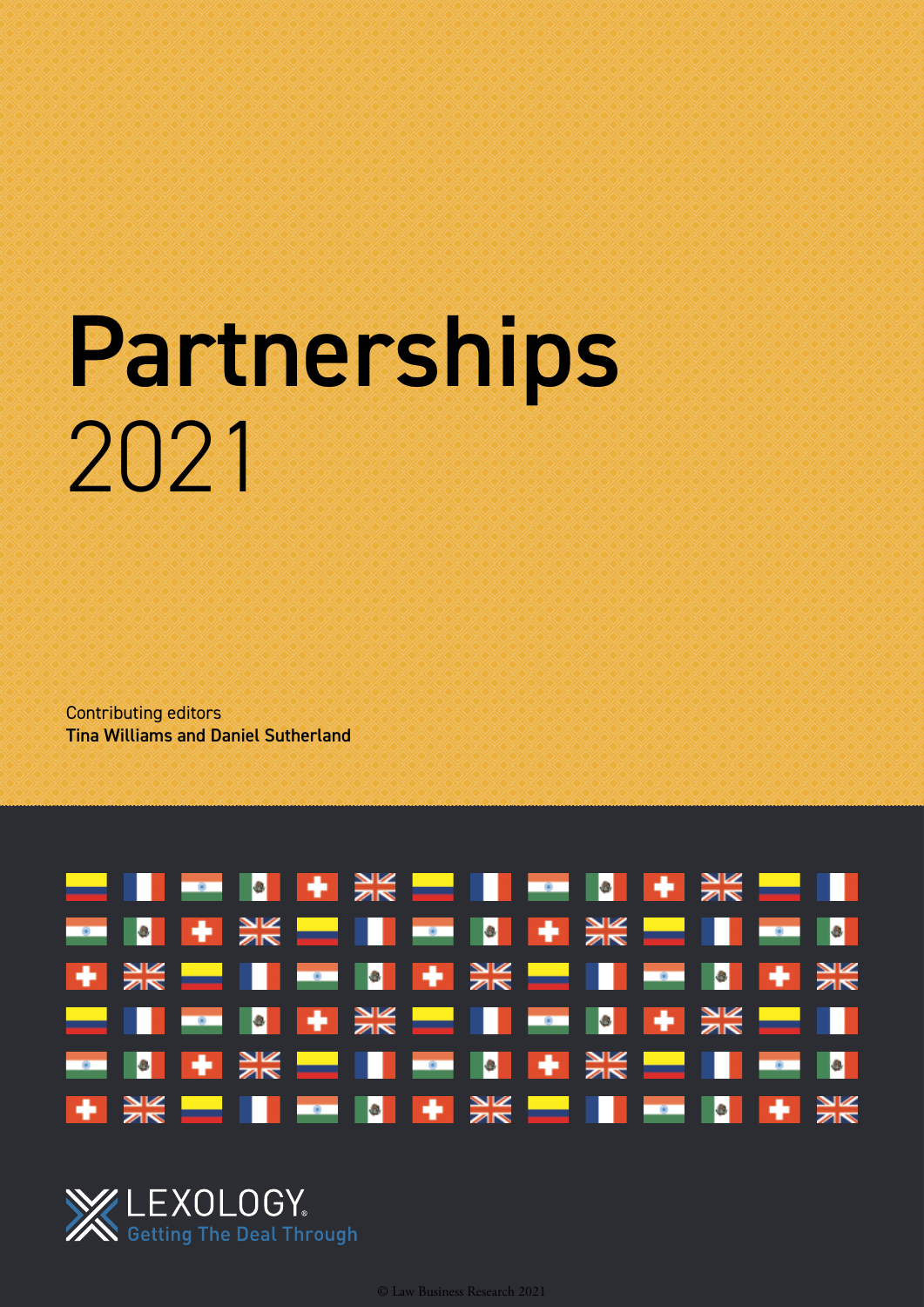#### Publisher Tom Barnes tom.barnes@lbresearch.com

**Subscriptions** Claire Bagnall claire.bagnall@lbresearch.com

#### Senior business development manager Adam Sargent

adam.sargent@gettingthedealthrough.com

#### Published by

Law Business Research Ltd Meridian House, 34-35 Farringdon Street London, EC4A 4HL, UK

The information provided in this publication is general and may not apply in a specific situation. Legal advice should always be sought before taking any legal action based on the information provided. This information is not intended to create, nor does receipt of it constitute, a lawyer– client relationship. The publishers and authors accept no responsibility for any acts or omissions contained herein. The information provided was verified between June and July 2021. Be advised that this is a developing area.

© Law Business Research Ltd 2021 No photocopying without a CLA licence. First published 2019 Third edition ISBN 978-1-83862-692-1

Printed and distributed by Encompass Print Solutions Tel: 0844 2480 112



## **Partnerships** 2021

Contributing editors Tina Williams and Daniel Sutherland Fox Williams LLP

Lexology Getting The Deal Through is delighted to publish the third edition of *Partnerships,* which is available in print and online at www.lexology.com/gtdt.

Lexology Getting The Deal Through provides international expert analysis in key areas of law, practice and regulation for corporate counsel, cross-border legal practitioners, and company directors and officers.

Throughout this edition, and following the unique Lexology Getting The Deal Through format, the same key questions are answered by leading practitioners in each of the jurisdictions featured.

Lexology Getting The Deal Through titles are published annually in print. Please ensure you are referring to the latest edition or to the online version at www.lexology.com/gtdt.

Every effort has been made to cover all matters of concern to readers. However, specific legal advice should always be sought from experienced local advisers.

Lexology Getting The Deal Through gratefully acknowledges the efforts of all the contributors to this volume, who were chosen for their recognised expertise. We also extend special thanks to the contributing editors, Tina Williams and Daniel Sutherland of Fox Williams LLP for their continued assistance with this volume.



London July 2021

Reproduced with permission from Law Business Research Ltd This article was first published in August 2021 For further information please contact editorial@gettingthedealthrough.com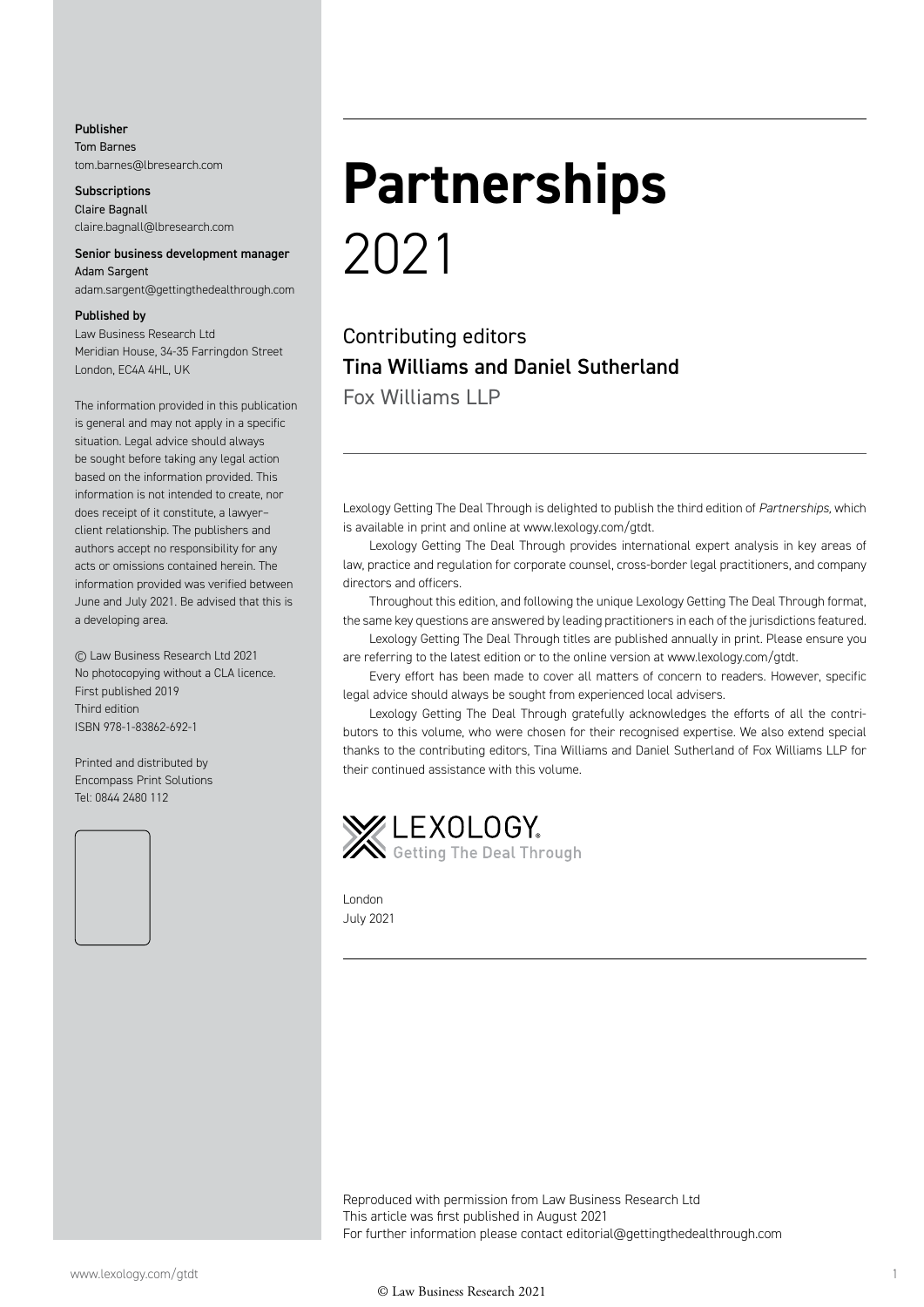## **Contents**

#### **Introduction 3**

#### Tina Williams and Daniel Sutherland Fox Williams LLP

#### **Colombia 5**

#### Mónica Reyes

#### Reyes Abogados Asociados SA

#### **France**

Philippe Derouin Philippe Derouin

#### **India 17**

Vineet Aneja Clasis Law

| 3  | <b>Mexico</b>                              | 21  |
|----|--------------------------------------------|-----|
|    | Zita Horváth                               |     |
|    | Leal Isla & Horváth                        |     |
| 5  | <b>Switzerland</b>                         | 27. |
|    | L Mattias Johnson and Ivo Cathry           |     |
|    | MLL Meyerlustenberger Lachenal Froriep Ltd |     |
| 11 | <b>United Kingdom</b>                      |     |

Tina Williams and Daniel Sutherland Fox Williams LLP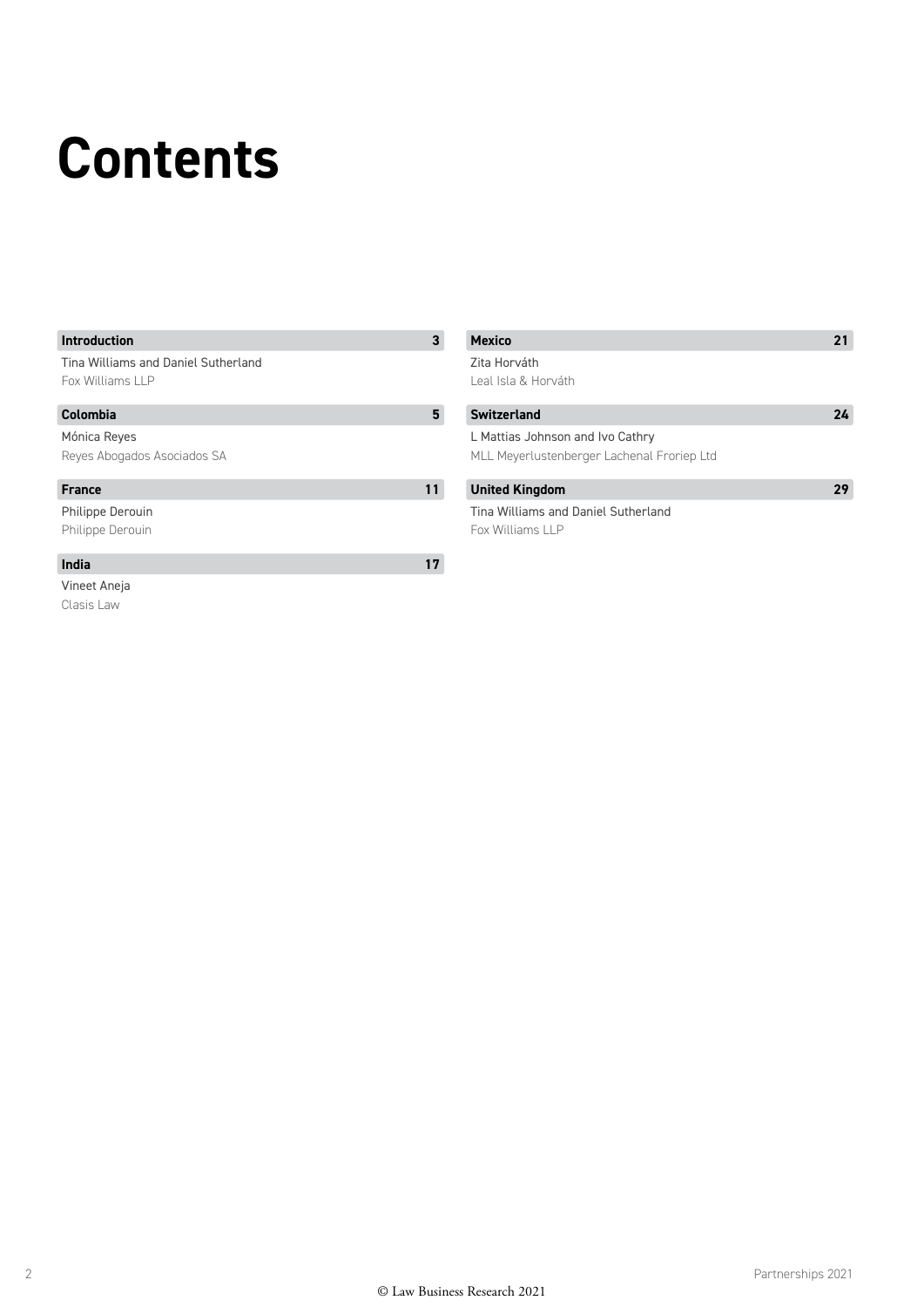### **France**

#### Philippe Derouin

Philippe Derouin

#### **TYPES AND FORMATION OF PARTNERSHIPS**

#### **Sources of partnership law**

1 What is the statutory basis for partnerships, and partnership-like structures in your jurisdiction? To what extent do these laws overlap or share features with company law?

There is no general definition of a partnership under French law. However, article 1832 of the French Civil Code contains a general definition of a société or company, which includes most partnerships:

*A partnership or company is created by two or several persons who agree by contract to appropriate property or their industry for a common business with a view to sharing the profit, or benefiting from the saving which may result therefrom . . . The partners bind themselves to contribute to the losses.*

Most partnerships and partnership-like structures are bodies corporate, defined by a specific statutory provision. Most of them must be, and generally are, registered as such with the Trade and Companies Register (RCS) available via www.infogreffe.com.

French tax law does not provide for a statutory definition of a partnership or partnership-like structure, but rather a list of French entities treated as partnerships for income or corporation tax purposes (articles 8 and 206 of the French General Tax Code). In a majority of situations where the entity is treated as a partnership for tax purposes, the partners have unlimited liability and are personally liable for income or corporation tax on their share of the income or profits of the partnership as if they had generated it themselves, although the partnership is deemed a different entity.

#### **Types of partnerships**

2 | Identify the types of partnerships or other partnership-like structures permitted in your jurisdiction. What are they typically used for?

In order of economic significance, the most important types of partnerships or partnership-like structures are the following.

#### Civil partnership

The civil partnership is the basic and generic form of partnership under the French Civil Code, provided it carries out no trading activity other than property development. Civil partnerships are commonly used in real estate investments, professional activities, asset holdings, etc.

#### General partnership

The general partnership is the basic form of trading partnership under the French Commercial Code.

#### Silent partnership

The silent partnership (SP) is an unregistered general partnership loosely regulated in the Civil Code. Well-known examples of SPs include financial syndicates, joint enterprises in the construction business or in theatre activities. In the international context, an SP existed between the two concessionaire companies of the Channel Tunnel and was referred to in an earlier version of the France-UK double taxation agreement. An SP is treated as a partnership for income tax purposes provided the partners' names and addresses are disclosed to the tax administration; otherwise a SP is liable to corporation tax.

#### De facto partnership

The de facto partnership is where the essential elements of a partnership are combined without the parties expressing the intention to create a partnership.

#### Limited partnership

Limited partnerships (SCSs) have two types of partners: general partners, who are indefinitely, jointly and severally liable for the debts of the company; and limited partners, whose liability is limited to their contributions.

Unless the articles of association provide otherwise, all general partners are managers of the company. However, the articles of association may provide for the SCS to be managed by one or more managers appointed among general partners or third parties. The limited partners must not interfere with the management of the entity.

Limited partnerships have a split-tax status for French tax purposes: general partners are treated as if they were partners in a general partnership but the profits attributable to the limited partners are liable to corporation tax and further liable to dividend taxation upon distribution. Accordingly, SCSs are much less common in France than in other jurisdictions.

#### Other forms of partnerships

Other forms of partnerships include certain limited liability entities and certain groupings, such as economic interest groupings (GIEs), European economic interest groupings (EEIGs), public interest groupings and certain agricultural groupings. Airbus Industries was originally created as a GIE and remained so for many years before being converted into a corporation (SA). Economic interest groupings were also commonly used in asset financing structures and nicknamed 'GIE fiscaux' until the European Commission criticised the embedded state aid and French tax law was changed to reduce certain tax breaks.

Although a single shareholder entity would not be a partnership, some of them (EURL and EARL, both single person businesses with limited liability) would be treated like a partnership for tax purposes. As a result, where a SARL happens to have a single shareholder, it ceases to be liable to corporation tax and its (actual or hidden) reserves are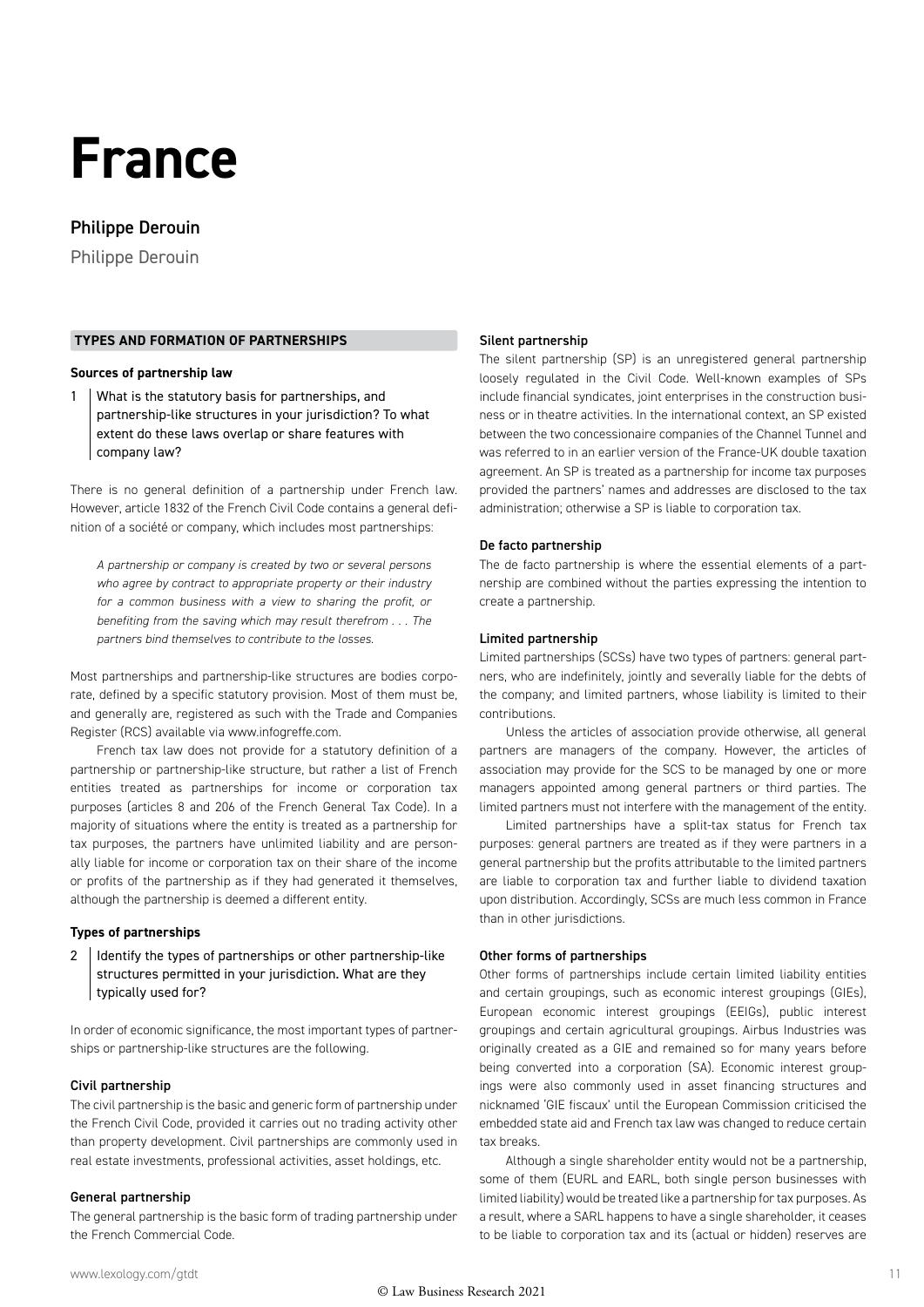deemed distributed, unless it elects to remain liable to corporation tax within three months following its transformation into an EARL.

Certain companies or corporations may elect to be treated as partnerships for tax purposes, such as:

- certain forms of joint ownership, excluding 'indivision';
- the French equivalent of LLPs for lawyers, the AARPI, a hybrid institution that is not a legal person and is not registered with the RCS but that enjoys certain capabilities of a legal person;
- limited liability companies (SARLs) or companies where the members are exclusively close relatives; and
- certain newly created SAs, joint-stock companies (SASs) or SARLs with mainly individual partners, to enable them to deduct start-up losses from their taxable income.

An investment vehicle akin to a limited partnership, the *société de libre partenariat* (SLP) was introduced in 2015. It is organised as an SCS with special characteristics: articles of association may be drafted in English and part of them may be available to the public via the RCS. Generally regarded as an alternative investment fund (AIF), an SLP must be declared to the French Financial Markets Regulator. Like certain other investment funds, the SLP is tax-exempt in France and both its general and limited partners may be taxable upon distribution only. The tradeoff is that access to double taxation treaty benefits in cross-border transactions is uncertain.

With the exception of de facto partnerships, partners in the above forms of partnerships generally enter into a partnership agreement, which may be either very simple or more sophisticated. The key document for French partnerships and companies is their articles of association, which address the powers granted to the managers; the duration; the sharing of profits; and a system for dispute resolution. Statutes must be filed with the RCS and are generally accessible to the public, together with the names and addresses of the partners.

Organisation and operation of these entities is fairly simple. There are no legal requirements as to a minimum level of capital. A partnership may have a single manager and no board of directors. Collective decisions of the partners may be reached without gathering a general meeting, etc.

These partnership or partnership-like structures are mainly used as follows:

- a *société civile* is generally chosen as a vehicle for joint ventures in non-commercial activities and real estate activities (investment, portfolio management, certain professional activities, etc). Most of the tax treaty cases reported below relate to the taxation of foreign partners in French sociétés civiles immobilières (ie, civil partnerships investing in real estate);
- a s*ociété en nom collectif* is chosen for trading activities when there is a limited number of partners who accept the joint and several liability and want to benefit from the half-tax transparency without meeting the conditions for tax consolidation;
- an SP is mostly used when one or several partners do not want to publicly disclose either their participation in, or the organisation and governance of, the joint venture;
- a de facto partnership is not generally intended to be a partnership but effectively displays the essential elements of a partnership; and
- GIEs may only develop the activities of its members; members of EEIGs must be entities of a EU jurisdiction but can include European subsidiaries from a non-European group.

#### **Differences between types of partnership**

3 What are the key differences between the various types of partnerships (and similar entities) available in the jurisdiction? Are partnerships treated as bodies of persons or bodies corporate?

Excluding SPs and de facto partnerships, which are not legal entities, and the Association of Individual Professional Liability Lawyers (AARPI), which is a hybrid institution, all the entities listed under 'Types of partnerships' must be registered with the RCS, and consequently enjoy full legal capacity. All registered partnership or partnership-like structures are treated as bodies corporate.

In most French partnerships or partnership-like structures, partners or members have unlimited liability for partnership debts. In the société civile, this unlimited liability is not joint and several but equals pro rata each partner's contribution to capital. On the contrary, in the *société en nom collectif*, SP and de facto partnerships with a trading activity, partners are jointly and severally liable as well as members of GIEs, EEIGs, etc.

As mentioned above, in French-style limited partnerships, general partners have unlimited liability while limited partners have limited liability. The share of profits allocated to limited partners is liable to French corporation tax when realised and distribution taxes apply upon effective distribution.

#### **Reasons for choosing a partnership structure**

4 What are the typical reasons that businesses choose to operate through a partnership structure in your jurisdiction? Do any factors discourage adopting a partnership structure?

#### Advantages

French income tax is a major reason businesses and individuals choose to operate through partnerships rather than corporations or other entities liable for corporation tax. In a partnership structure, partners may deduct their share of partnership losses from their own other taxable income; there is no economic double taxation of partnership profits upon distribution to the partners; upon redemption or transfer of partnership interest, the gain or loss is deemed to apply to the share or interest in the partnership (as opposed to a portion of the partnership's assets) and often taxed at a lower rate than a sale of the underlying assets, the taxable base is adjusted in relation to retained profits or unrelieved losses of the partnership to avoid both double taxation of gains and double deduction of losses. The situation is more complex in cross-border circumstances but similar results may be obtained, at least on the French side.

Simpler organisation, absence of capital requirement, dispense of statutory auditors or public filing of financial statements may also be considered, although certain facilities have been reduced while, coincidentally, corporate structures such as the SAS now provide similar features.

#### Disadvantages

The main disadvantages of partnership structures are the following.

- Except for the shareholders of an SARL, SA or SAS, which may elect for partnership treatment for tax purposes only, partners have unlimited liability for partnership debts. In the *société civile*, this unlimited liability is not joint and several but equals the 'prorata' of each partner's contribution to capital. On the contrary, in the société en nom collectif, SP and de facto partnerships with a commercial activity, as well as in GIEs, EEIGs, etc, partners are jointly and severally liable.
- Transfers of shares normally require the prior consent of all partners.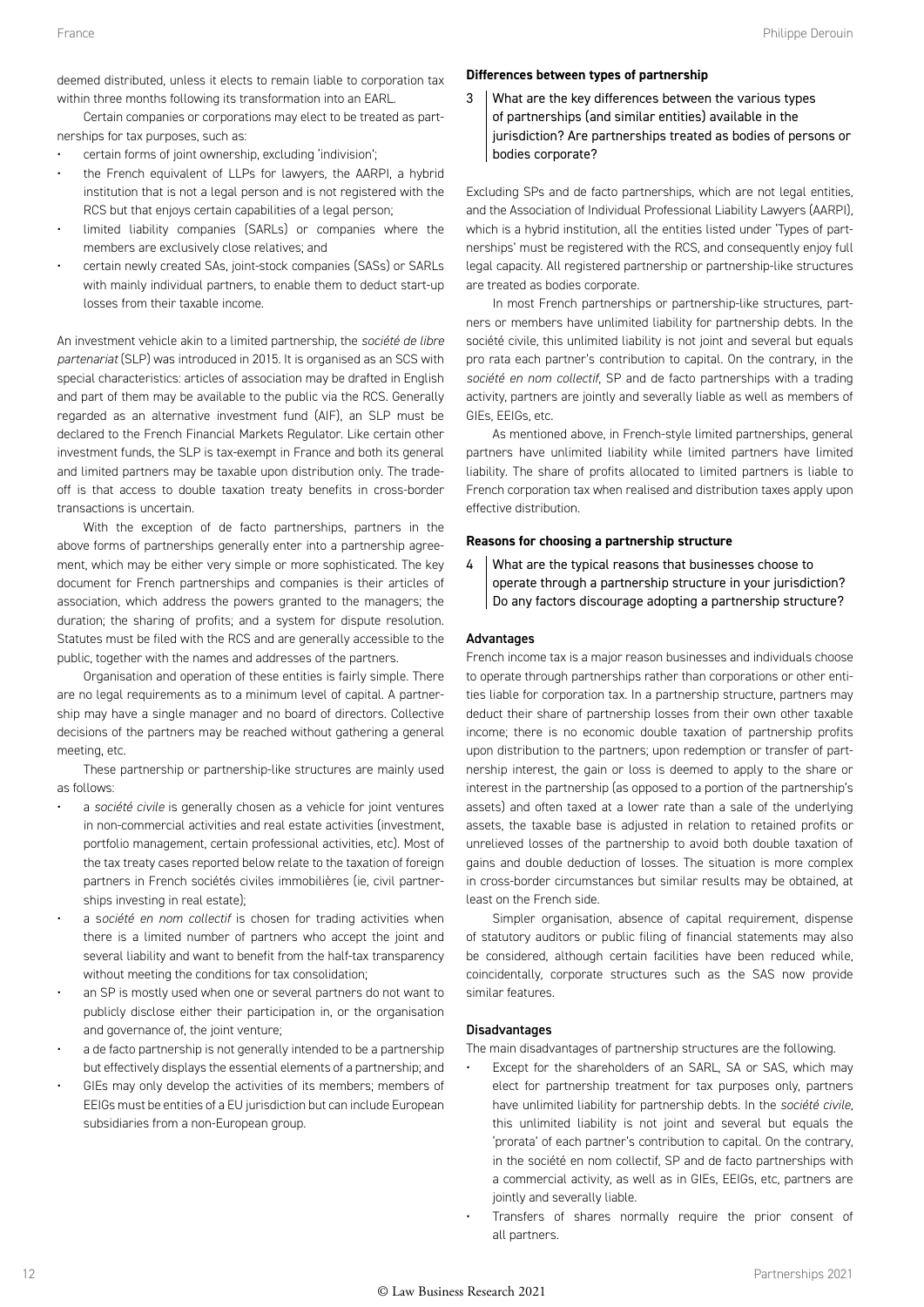Except in an SA or SAS, where stamp duty is fixed, transfers of shares or interest in a partnership are subject to a 3 per cent registration duty on the part of the sale price or value that exceeds an amount equal to €23,000 multiplied by the percentage of the share capital transferred. As an exception, registration tax is due at the rate of 5 per cent, uncapped and without any rebate, when the transferred shares or interest are in an unlisted real estate company or partnership. The 5 per cent duty is also applied on a broader basis, as it is assessed on the value of the

#### **Formation (formalities and bars to formation)**

sition of the real estate property.

#### 5 How are partnerships and the similar structures available in your jurisdiction formed?

assets under the sole deduction of the debts having financed the acqui-

Under French law, any partnership must have a registered office in France, corresponding to actual premises available for the effective management of its business. Neither a private letter box nor PO address would be satisfactory, but the personal residence of a partnership officer, demonstrated by property or lease title, utilities bills or other relevant documents, would meet the test. A location in a business centre where an office would be available part-time and other services would be permanently provided is also accepted.

Any manager of the partnership must hold a residence permit with the permission to carry out a business in France, unless he or she is a French national, or a citizen from an EEA country or Switzerland.

Certain activities (approximately 105) are regulated and require a special declaration or authorisation.

The partnership agreement or articles of association must be written and signed by each partner and a copy must be registered with the relevant tax office, which also serves to establish their date. In the absence of a written agreement, a de facto partnership would be deemed to exist.

Certain formalities are further required; they are similar to those applicable to the formation of a company or corporation, namely publication of an insertion in an official newspaper for legal announcements, filing a formal request for registration with a centre for business formalities. France operates point-of-single-contact websites such as Guichet-entreprises.fr (available in English). See also Legal Guide: Doing Business in France, available online at www.businessfrance.fr.

#### **REGULATION**

#### **Taxation**

#### 6 How are partnerships taxed?

Like many other tax systems, although with certain specifics, the French tax regime of partnership combines a look-through approach and a certain entity approach of the partnership.

French partnerships are not liable to either income tax or corporation tax on their income that is allocated to their partners, who in turn include their share of partnership profit in their taxable income. Losses made by a partnership may be deducted by the partners from their taxable income. Profits from a partnership may be sheltered by each partner's losses. In a chain of partnerships, there is no limitation to the number of partnerships through which taxable income (or deduction) would flow to the first taxable person. In the author's opinion, French partnerships are similar to many look-through entities in other jurisdictions and should not be regarded as a tax subject for income taxation.

However, French tax authorities and courts constantly state as principles that entities governed by article 8 of the French General Tax Code have a legal or tax personality distinct from that of their members and they carry out – or are deemed to carry out – their own activities; although, in many situations, partnerships are a means to carry out a business or profession in common or to pool the results of their members' activities. From these principles or assumptions it is sometimes assumed that such entities are tax subjects.

In practice, both propositions are combined as follows.

#### Determination of partnership income

Transactions between the entity and any of its members are recognised and taxed as such. When a member contributes an asset (in exchange for an interest in the partnership), or sells a good or performs a service to the partnership for a price or another consideration, a gain, profit or loss is recognised and included in the individual taxable basis of the relevant partner. Conversely, the price paid or owed by the partnership to its partner in consideration for the asset, good or service provided by him or her is deductible (or amortisable) from the partnership's income.

It is not uncommon for partners in a French partnership to lend money or lease an asset to the partnership. Interests on the loan or lease payments are recognised for tax purposes; they are not deemed a supplementary allocation of partnership income. The only major exceptions relate to employment income of an individual partner (which is not deductible) or his or her spouse or tax-recognised companion (which is deductible only up to a very low amount).

Similarly, where the partnership transfers an asset or delivers a service to a partner, the price or fair market value, whichever is higher, is an element of the partnership income and could be deductible expense for the acquiring partner.

#### Partners' taxation

Partners' shares in profit and losses of partnerships are aggregated into their net taxable income. Net losses of each partner may be brought forward or carried back, including where they derive from various partnerships.

Where a partnership is the vehicle under which individual partners or some of them carry on their business or profession, their interest in the partnership is a professional asset, Accordingly, the acquisition costs of such interest, and the cost of acquisition financing, incurred by each individual partner are deductible from the professional partner's income (ie, his or her share of partnership income even though those costs are not borne by the partnership or shared with the other partners). A similar solution applies to certain professional expenses, such as partners' social security contributions and other costs, borne by each partner instead of being mutualised among the partners while being recorded as professional expenses of the partnership. All these costs and expenses are reported in the partnership's tax return with the allocation of net income of the partnership to each partner.

Each individual or corporate partner reports its net share of partnership income as a single amount in its own income or corporation tax returns and does not file a special tax return for its share of profits in the partnership.

#### Accounting and tax obligations: audit procedures

Accounting and tax filing obligations bear on the partnership. As a result, it was held that a reserve for litigation risk must be booked and reported by the partnership in order to enable the partners to deduct their portion of reserve from their taxable basis and a reserve booked by a taxable partner only would be disallowed.

A French partnership does not file a single tax return but as many tax returns as it has different tax categories of partners, namely:

- individual resident persons;
- corporations or other entities liable to corporation tax in France (even if only on their share of partnership income);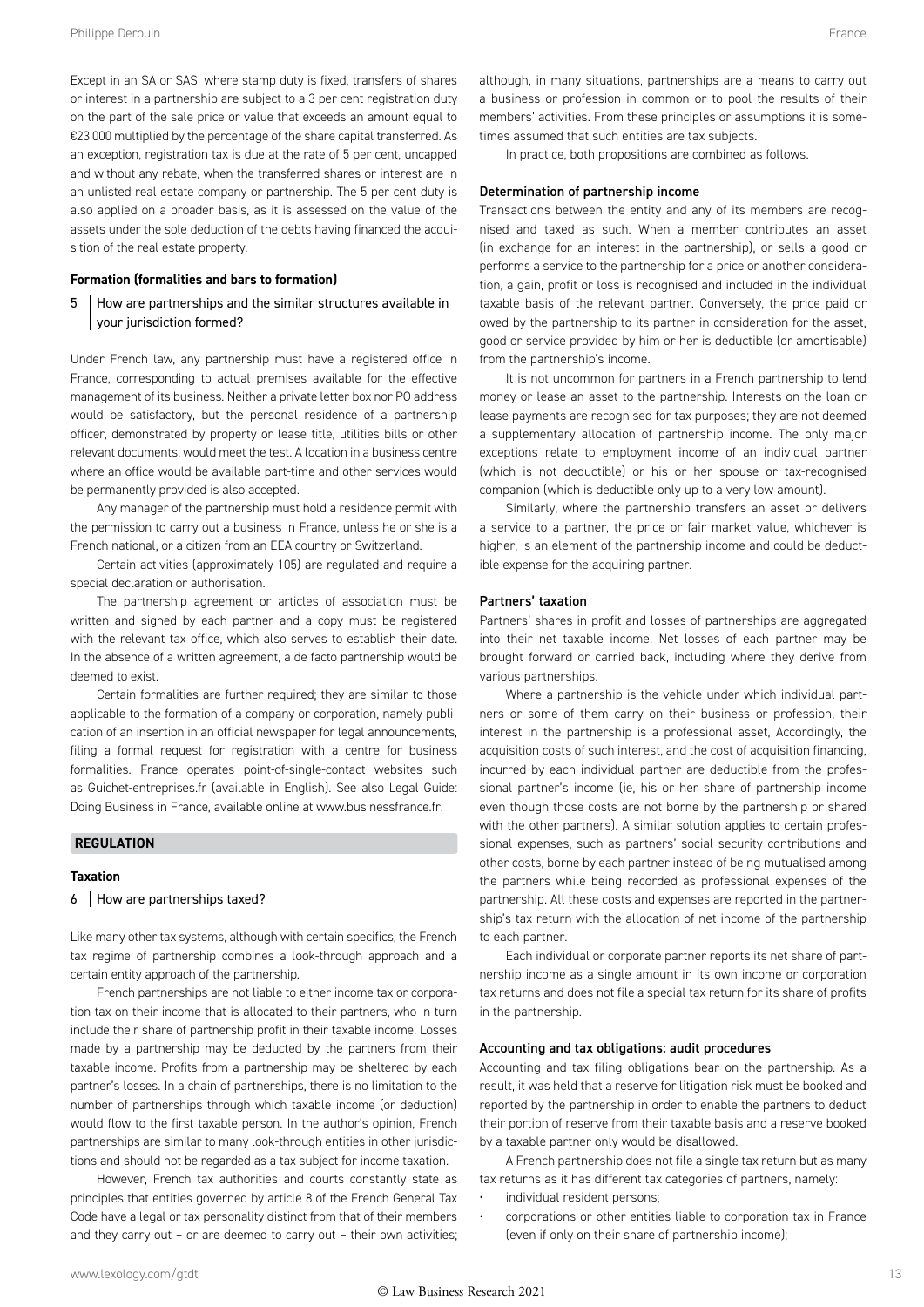- non-resident partners (occasionally with a further distinction between non-resident individuals and non-resident entities); and
- tax-exempt institutions.

Generally, each partner must also file a tax return reporting his or her (or its) share of partnership income as part of his or her (or its) overall taxable income. As a result, non-resident partners in a French partnership carrying out activities in France must file the usual income or corporation tax returns in France, even where such returns report a single entry, namely the share in the partnership's income that year.

The tax audit procedure is carried out with the partnership (article L 53 of the tax procedure code) and is an integral part of the tax procedure that ends with the taxation of each partner. The partnership's manager has the power to answer questions and to discuss reassessments notified to the partnership, but it has no power to challenge them; partners only are entitled to challenge their own ensuing taxation.

Accordingly, even in compliance and procedural matters, the tax personality of French partnerships has some restrictions.

#### Gains or losses made upon the disposal of a partnership interest

Pointing towards the personality of the partnership, French tax law does not treat a partnership interest as a share in the assets and liabilities of the partnership but rather as an element of intangible property like any other share in a company or corporation.

However, because the partners include their share of partnership profits in their taxable income, irrespective of whether these profits are distributed, French tax courts have consistently held that the tax basis for the partnership interest must be adjusted by an amount equal to the net sum of undistributed profits and uncovered losses of the partnership attributed to the partner. In effect, this solution may result in a tax-free step-up in basis where a property is acquired through the acquisition of shares or interest in a partnership hold such property.

French courts also hold that no depreciation of a partner's interest in, or debt on, a partnership may be deducted for French income tax purposes, at least to the extent that depreciation corresponds to past or future losses of the partnership.

Here again, we find a combination of the look-through approach and the distinct personality of the partnership.

#### Tax exemptions in a partnership context

Exemptions generally apply on a flow-through basis. Partners may enjoy personal exemptions on the sale of real estate by a partnership. They may also enjoy exemptions that apply to the activity carried on by the partnership. The only notable exception related to the exemption of agricultural cooperatives that was denied on their share of profits in an economic interest grouping (GIE) but, as a result of a legislative change, it is the author's view that this solution may have been superseded.

Strangely enough, the major exemptions where the flow-through approach of partnerships is denied relate to intra-group financial flows and result in two situations of economic double taxation, even in a domestic context: (1) the dividend-received deduction has traditionally been denied with respect to qualifying shareholdings held by a French corporation through a partnership being either a French GIE or a foreign partnership; and (2) thin-capitalisation rules apply to partnerships with corporate partners who are also partnership lenders (ie, interests are taxed to the corporate partner or lender, while interest deduction may be denied or delayed in the partnership).

#### Partnerships as paying agents on passive income

As far as passive income is concerned, the French system is more straightforward. For purposes of reporting and withholding under French domestic law, partnerships are mere paying agents. As a result, they are deemed to pay to their partners the interest, dividend, capital

gains on real estate and other passive income at the same time they receive them. Where a partnership only owns a portfolio of securities or receivables, it is not required to file any income tax return and may file only paying-agent statements.

#### Taxation of foreign partners in French partnerships French-source income

Foreign partners – like domestic partners – are liable to income or corporation tax on their income, including their share of income or profit in the partnership as if they would have realised it themselves.

Business profits attributable to the activity of the partnership in France are taxable at standard income and corporation tax rates. The 'branch tax' should not apply to foreign corporate partners. Where a reduced rate applies to long-term capital gains – or royalties from patent and agricultural specialty – it applies equally to both domestic and foreign partners. Net losses arising from the operations of French partnerships may be brought forward or carried back by foreign corporate partners under the same rules as apply to French corporations.

Dividend, interest, real estate income and capital gains, and other passive income from French sources, are taxed by way of withholding tax where applicable, to foreign partners in the same manners and at the same rates as if they would have been realised directly by them. No withholding tax applies on interest or portfolio capital gains under French domestic law (except at the deterring rate of 75 per cent where paid to a blacklisted non-cooperative state or territory).

Foreign tax-exempt partners should benefit from the same exemptions as would apply to similar French tax-exempt partners.

#### Third-country source income (triangular situations)

Subject to (undefined and accordingly uncertain) abusive situations, business profits from foreign sources should not be taxable to foreign partners even though they would be realised or flow through a French partnership. Where corporate partners are involved, this is a result of the French territorial scope of corporation tax, even towards domestic corporate partners. There is no law on the same point for foreign individual partners, but the practice seems well established with multinational partnerships organised under French law that have their main office in France, and other offices and partners in various other jurisdictions. French resident partners are liable to income tax on their share of worldwide income of the partnership. Non-resident partners are liable to income tax in France on the partnership business or professional income from French sources only.

The only controversial point relates to the taxation of foreign partners' shares in the passive income from foreign sources flowing through a French partnership. Normally, no French taxation should apply provided the foreign partner does not hold his or her partnership interest through a permanent establishment in France. The French partnership would not normally be deemed a permanent establishment of the foreign partner and would merely be a paying agent.

The current legislative and regulatory environment would segregate passive income flowing through a partnership from business income of the partnership. A foreign partner should have no tax exposure in France on passive income from foreign sources of a French partnership, except where the perception of passive income results from carrying out a business through a permanent establishment in France of the partnership, in which case the business profit allocation rule should apply.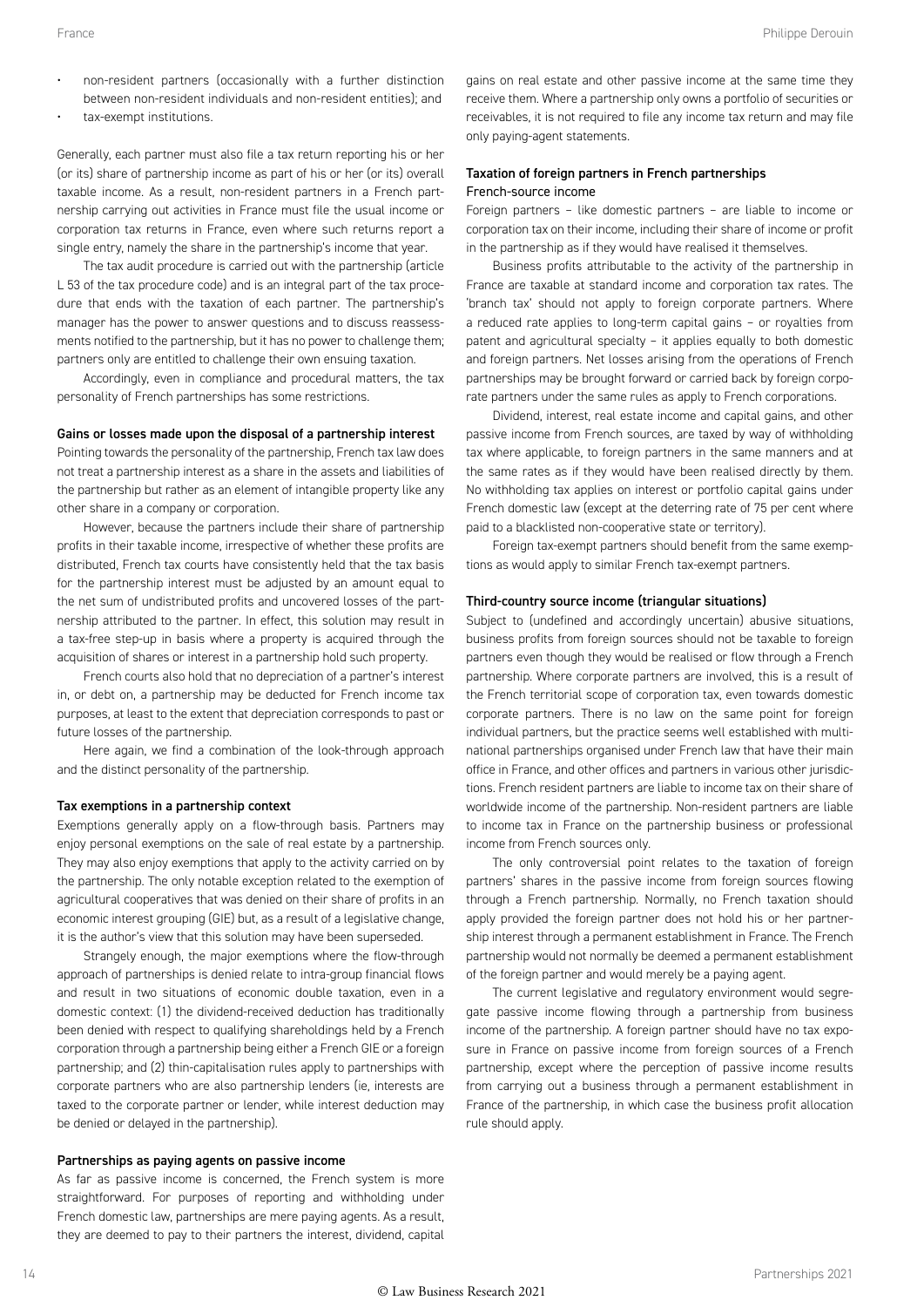#### **Reporting and transparency requirements**

7 To what extent must partnerships, LLPs and similar structures file accounts and other documents and information with a government agency?

The articles of association or partnership agreement, and the names and addresses of each officer and each partner with unlimited liability, are filed with the Trade and Companies Register (RCS) and available to the public.

Subject to certain thresholds, accounts must be audited by independent statutory auditors, and also filed with the RCS and available to the public.

#### **Ownership and membership**

8 Can anyone be a partner, and, if not, who can and cannot? Can bodies corporate or other partnerships own a partnership?

Except for certain incapacities and subject to specific restrictions applicable to certain partnership-like structures, most individuals, corporate bodies and other partnerships may be a partner or a member in a partnership. In regulated professions, a certain proportion of, if not all, the partners must qualify for carrying on the professional activity in France.

Legal entities may be the manager of a partnership and must be represented in this capacity by one or several individual persons that would qualify acting as the manager of a partnership.

#### **Execution of documents**

9 How do partnerships and LLPs execute documents? Must all partners sign? Can the partnership or LLP sign in its own name?

Managers are entitled under French law to act on behalf of the partnership, including the Association of Individual Professional Liability Lawyers, the French equivalent of an LLP, and the signature of the qualified managers on a legal document would be sufficient to bind the partnership and its members.

#### **BENEFITS, EMPLOYMENT RIGHTS AND PARTNERS' DUTIES**

#### **Remuneration and benefits**

 $10$  To what extent are partners free to agree how to share profits and what are the most common types of profit-sharing arrangements?

Under French law, partners are mostly free to agree how to share profits and losses. The only substantial restriction is the prohibition of 'lion's share' clauses, whereby a partner would either receive all the profit or would be relieved from any contribution to the losses, or where a partner either would be entirely excluded from the profits or would bear the full amount of losses. Such clauses would be disregarded and deemed unwritten.

In professional services firms, many forms of partners compensation or profit sharing exist, including but not limited to lockstep, eat-what-you-kill and hybrid systems.

Retirement benefits are not uncommon, especially to the benefit of founding partners. Some of them are financed by insurance contracts or similar arrangements, some are not financed.

#### **Employment rights**

11 To what extent are partners considered employees? Do they benefit from statutory employment rights?

Any partner may be an employee of the partnership provided there is a relationship of subordination, that is, where the employee works under the direction and control of a partnership officer. However, where the partner is also a managing partner, the relationship of subordination should be excluded. The Paris Court of Appeal decided accordingly in the context of a partner in an English LLP.

Where a partner is also an employee of the partnership, his or her statutory employment rights should apply.

#### **Partners' duties**

 $12$  Is there a statutory or common law concept of good faith among partners, and what are its implications? What are typical contractual duties between partners or owed by partners to their firms?

In the absence of a special clause in the partnership agreement, no duty of loyalty would either prevent a partner from carrying out an activity in competition with the partnership or require any specific disclosure to the partnership or its management. However, the partner must refrain from unfair competition.

The situation of managing partners is different since French courts consider they have a duty of loyalty, and an obligation to disclose any relevant facts, towards both the partnership and the other partners.

#### **ENTERING AND LEAVING THE PARTNERSHIP**

#### **Joining the partnership**

#### $13$  How do prospective partners typically enter the partnership? Are there any formalities?

Prospective partners may enter a partnership by acquiring either new shares issued to them or existing shares from existing or retiring partners. Unless a clause in the partnership agreement provides otherwise, unanimous consent is required.

In regulated professions, the prospective partner must qualify for carrying on the profession and, in certain situations (such as notaries, bailiffs, auctioneers), an official appointment is required to become partner.

#### **Leaving the partnership**

 $14$  Can partners leave a firm without the agreement of the other partners, and must they serve a notice period? Will a partner receive back any capital invested, a share of the value of the partnership or any other payments on leaving? In what circumstances can a partner be required to leave a firm?

The right of a partner to leave the partnership or partnership-like structure depends very much upon the type of partnership and the terms of the partnership agreement.

Partners in a civil partnership may retire in whole or in part from the partnership under the terms and conditions set forth in the articles of association. In professional partnership agreements, a notice period of six months would be typical. Without a retirement clause in the partnership agreement, a partner may leave only after unanimous consent of the other partners or upon fair grounds recognised by a court order. Upon revocation, a managing partner is also entitled to retire from the partnership. In all these situations, the retiring partner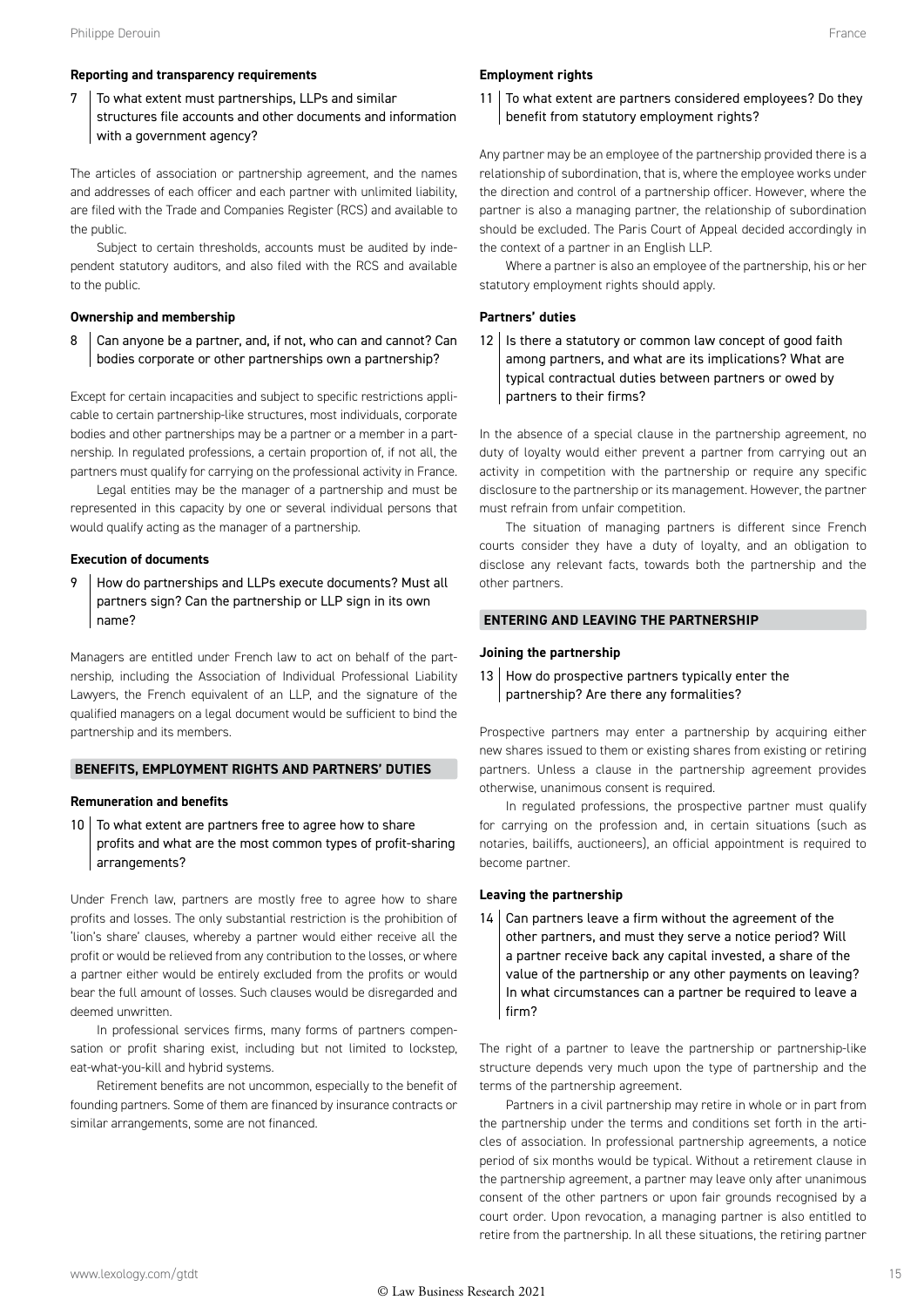is entitled to the redemption of the fair value of its interest in the partnership.

Members of an economic interest grouping (GIE) may retire from the GIE according to the terms of the agreement when they have fulfilled their obligations.

As far as other forms of French partnerships are concerned, there is no statute on the matter. Accordingly, there should be no right for a partner to leave unless provided in the original articles of association or unanimously agreed by the other partners.

Similarly, in the absence of statutory provision, a partner may be required to leave the partnership only if it is provided in the original partnership agreement or unanimously agreed thereafter.

#### **DISPUTES AND REDRESS**

#### **Recovering losses caused by partners**

#### 15 | May partners sue for loss caused by another partner?

Managing partners are liable for the consequences of their acts of mismanagement towards the partnership and the other partners. The partnership (or individual partners on behalf of the partnership) may take action for damage caused to the partnership. Individual partners may claim remedies only if and to the extent they suffer a specific loss.

Similar actions could possibly be envisaged towards individual partners if and to the extent they fail to deliver the sums or activity (industry) they undertook to contribute to the partnership.

#### **Disputes**

#### 16 How are disputes among partners and between individual partners and the partnership itself typically handled?

Without a professional regulation or specific clause in the partnership agreement, disputes between partners and within the partnership are ordinarily handled before civil or judicial courts. First-instance commercial courts have jurisdiction where certain forms of partnerships (ie, the general partnership or limited partnership) are concerned or where the partnership carries out a trade, even when not all partners involved in the dispute are traders.

Alternative dispute resolution systems are available. Some of them are compulsory in certain regulated professions, such as law firms.

Criminal proceedings may be initiated before criminal courts in cases of breach of trust or misuse of partnership assets by the managing partners.

#### **DISSOLVING THE PARTNERSHIP**

#### **Dissolution**

17 | How are partnerships voluntarily dissolved?

A partnership terminates and is dissolved:

- upon reaching its term (a maximum of 99 years);
- upon completion of its common purpose;
- in the case of early termination decided by the partners or the court;
- in the case of bankruptcy; or
- for any other reason specified in the articles of association (article 1844-7 of the Civil Code).

Except when the dissolved partnership is merged into another entity, dissolution entails the liquidation of the assets and liabilities of the partnership by a liquidator appointed according to the partnership, or by the partners or by the court. The legal personality of the partnership survives for the purposes of the liquidation until such liquidation is completed and published (article 1844-8 of the Civil Code).

#### **Philippe Derouin**

Avocat au barreau de Paris

#### Philippe Derouin

philippe.derouin@cabinet-derouin.com

46 avenue d'Iéna 75116 Paris France Tel +33 1 45 53 56 87 www.philippe-derouin.com

#### **UPDATE AND TRENDS**

#### **Emerging trends**

18  $\vert$  Are there any emerging trends or hot topics in your jurisdiction?

Since the Act on Business Growth and Transformation of 22 May 2019, the French Civil and Commercial Codes have been modified to take greater consideration of social and environmental issues in companies' and partnerships strategies and activities. As a result, Danone, the food products listed company decided to become a *'mission entreprise*' at it shareholders' meeting of 26 June 2020. As of May 2021, approximately 180 other initiatives have been reported as implementing these opportunities, one-fifth of them upon formation of the entity.

More technical changes are expected from various bills and other initiatives aiming at simplifying French corporate and partnership law, including on the voluntary and forced retirement of partners and shareholders.

#### **Coronavirus**

19 What emergency legislation, relief programmes and other initiatives specific to your practice area has your state implemented to address the pandemic? Have any existing government programmes, laws or regulations been amended to address these concerns? What best practices are advisable for clients?

The French legislation dealing with the consequences of covid-19 contains no specific provision in relation to partnerships. However certain partnerships may, or may not, benefit from relief programmes depending upon their economic situation but irrespective of their partnership status.